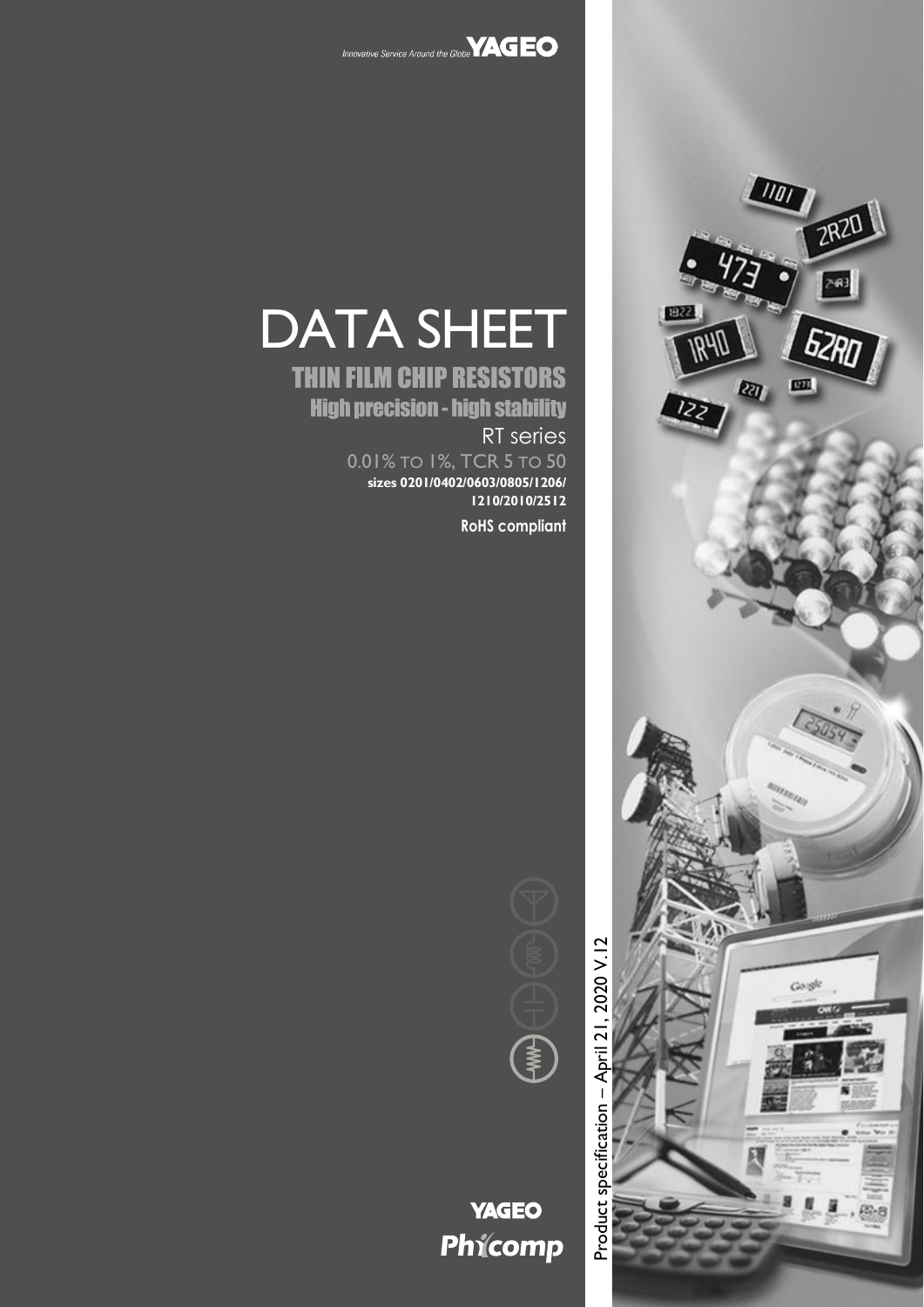#### Phicomp **YAGEO**

Chip Resistor Surface Mount RT SERIES **0201 to 2512 (RoHS Compliant)**  $\overline{\circ}$ 

#### SCOPE

This specification describes RT series high precision - high stability chip resistors with lead-free terminations made by thin film process.

#### APPLICATIONS

- Converters
- Printing equipment
- Server board
- Telecom
- Consumer

### FEATURES

- Halogen Free Epoxy
- RoHS compliant
- Reducing environmentally hazardous wastes
- High component and equipment reliability
- Saving of PCB space
- None forbidden-materials used in products/production

# ORDERING INFORMATION - GLOBAL PART NUMBER & 12NC

Both part numbers are identified by the series, size, tolerance, packing type, temperature coefficient, taping reel and resistance value. **YAGEO BRAND ordering code**

### **GLOBAL PART NUMBER (PREFERRED)**

# **RT XXXX F X X XX XXXX L**

(1) (2) (3) (4) (5) (6) (7)

# (1) SIZE

0201/ 0402 / 0603 / 0805 / 1206 / 1210 / 2010 / 2512

### (2) TOLERANCE

| $L = \pm 0.01%$  |  |
|------------------|--|
| $P = \pm 0.02\%$ |  |
| $W = \pm 0.05%$  |  |
| $B = \pm 0.1\%$  |  |
| $C = \pm 0.25%$  |  |
|                  |  |

 $D = \pm 0.5%$ 

# $F = \pm 1\%$

### (3) PACKAGING TYPE

 $R =$  Paper/PE taping reel  $K =$  Embossed taping reel

# (4) TEMPERATURE COEFFICIENT OF RESISTANCE

- $A = 5$  ppm/ $^{\circ}C$
- $B = 10$  ppm/°C
- $C = 15$  ppm/ $^{\circ}$ C
- $D = 25$  ppm/ $^{\circ}C$
- $E = 50$  ppm/ $^{\circ}$ C

# (5) TAPING REEL

 $07 = 7$  inch dia. Reel  $10 = 10$  inch dia. Reel  $13 = 13$  inch dia. Reel 7W= 7 inch dia. Reel with high power (1W for 2512)

# (6) RESISTANCE VALUE

There are 2~4 digits indicated the resistor value. Letter R/K/M is decimal point. Detailed resistance rules show in table of "Resistance rule of global part number".

#### (7) DEFAULT CODE

Letter L is system default code for order only (Note)

| Resistance rule of global part<br>number      |                                                     |  |  |  |  |  |
|-----------------------------------------------|-----------------------------------------------------|--|--|--|--|--|
| Resistance code rule                          | Example                                             |  |  |  |  |  |
| <b>XRXX</b><br>(1 to 9.76 $\Omega$ )          | $IR = 1$ O<br>$IR5 = 1.5$ $\Omega$<br>$9R76 = 9.76$ |  |  |  |  |  |
| <b>XXRX</b><br>$(10 \text{ to } 97.6 \Omega)$ | $10R = 10Q$<br>97R6 = 97.6 Q                        |  |  |  |  |  |
| <b>XXXR</b><br>$(100 \text{ to } 976 \Omega)$ | $100R = 100 \Omega$                                 |  |  |  |  |  |
| <b>XKXX</b><br>(1 to 9.76 KΩ)                 | $IK = 1.000 \Omega$<br>$9K76 = 9760$ $\Omega$       |  |  |  |  |  |
| <b>XMXX</b><br>(1 to 9.76 MΩ)                 | $IM = 1,000,000 \Omega$<br>$9M76 = 9,760,000$ Ω     |  |  |  |  |  |

#### **ORDERING EXAMPLE**

The ordering code of a RT0603 chip resistor, TC 50 value 56 Ω with ±0.5% tolerance, supplied in 7-inch tape reel is: RT0603DRE0756RL.

#### **NOTE**

- 1. All our RSMD products meet RoHS compliant and Halogen Free. "LFP" of the internal 2D reel label mentions "Lead Free Process"
- 2. On customized label, "LFP" or specific symbol can be printed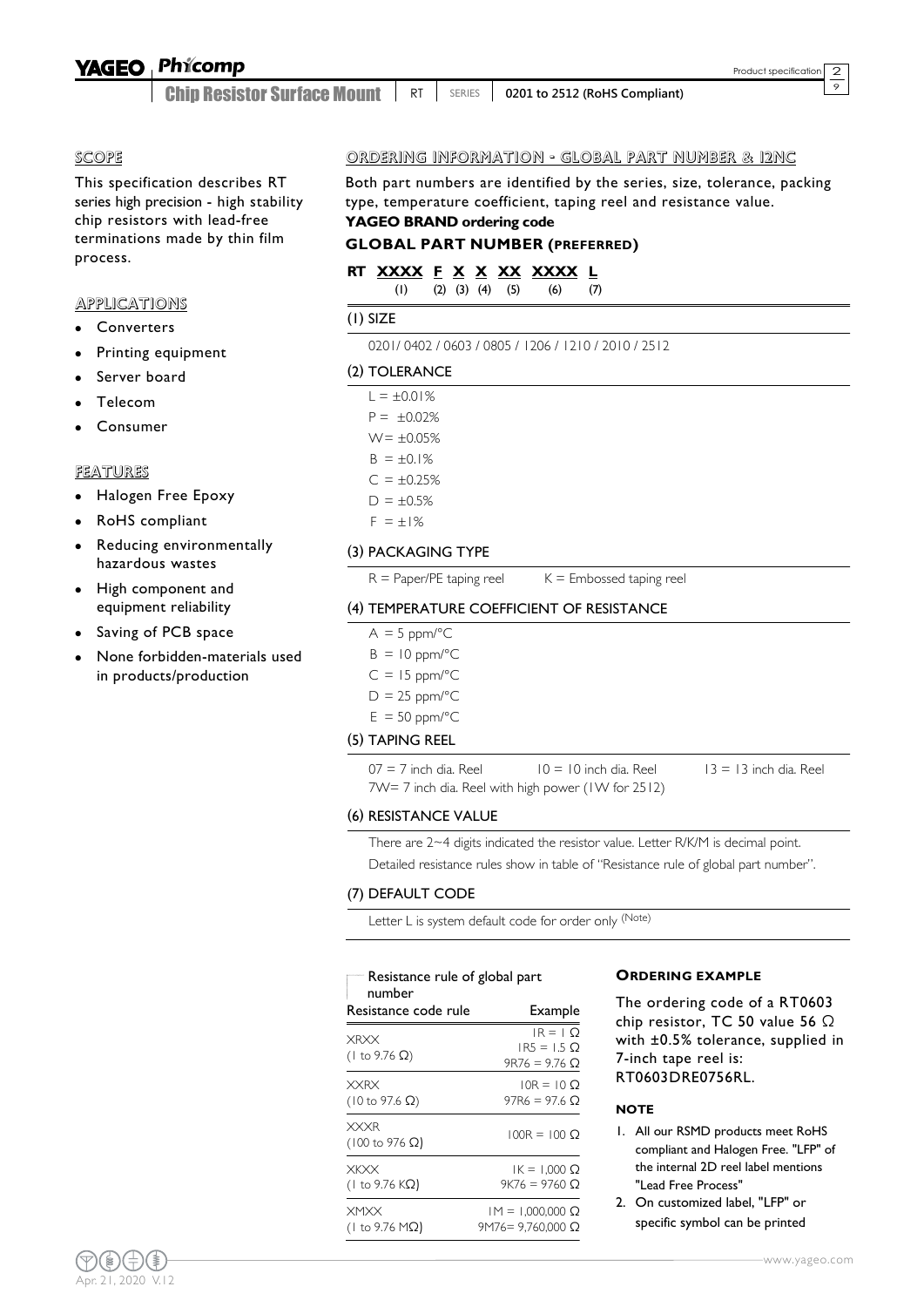Chip Resistor Surface Mount **RT** | SERIES | 0201 to 2512 (RoHS Compliant)  $\circ$ 

# **PHYCOMP BRAND ordering codes**

Both GLOBAL PART NUMBER (preferred) and 12NC (traditional) codes are acceptable to order Phycomp brand products. For matching traditional types with size codes, please refer to "Comparison table of traditional types and sizes".

# **GLOBAL PART NUMBER (PREFERRED)**

For detailed information of GLOBAL PART NUMBER and ordering example, please refer to page 2.

# **12NC CODE**

| 2390<br>(1)                         | $\overline{\mathbf{X}}$<br>(2) | <u>XX</u><br>(3)                                                                              | $\overline{\mathbf{X}}$<br>(4) | <u>XXXX</u><br>(5)                                                   | (6)                                     |                   |                                                                       |                 |
|-------------------------------------|--------------------------------|-----------------------------------------------------------------------------------------------|--------------------------------|----------------------------------------------------------------------|-----------------------------------------|-------------------|-----------------------------------------------------------------------|-----------------|
| <b>START</b><br>WITH <sup>(1)</sup> |                                | TCR <sup>(2)</sup> PACKING CODE TOL. <sup>(4)</sup><br>(ppm/ $^{\circ}$ C) BY SIZE (inch) (3) | $(\%)$                         | <b>RESISTANCE</b><br><b>RANGE</b>                                    | <b>DEFAULT</b><br><b>CODE</b><br>(NOTE) | ΤF<br>(1)         | Comparison table<br>types and sizes<br>$\overline{\mathbf{X}}$<br>(2) | <u>х</u><br>(3) |
| 2390                                |                                | $8 = \pm 10$ 0402: 07 = 7" reel 7 = $\pm 1$                                                   |                                | The remaining 4 digits                                               | Letter L is                             | START SIZE        |                                                                       | т               |
|                                     | $7 = \pm 15$                   | $47 = 13$ " reel $6 = \pm 0.5$                                                                |                                | represent the resistance system<br>value with the last digit default |                                         |                   | WITH CODE                                                             | (F              |
|                                     |                                | $6 = \pm 25$ 0603: 04 = 7" reel $5 = \pm 0.25$                                                |                                | indicating the multiplier code for                                   |                                         | <b>TF</b>         | $3 = 0402$                                                            | $\overline{4}$  |
|                                     | $4 = \pm 50$                   | $24 = 10$ " reel $4 = \pm 0.1$                                                                |                                | as shown in the table of order only                                  |                                         |                   | $2 = 0603$ 3                                                          |                 |
|                                     |                                | $44 = 13"$ reel $3 = \pm 0.05$                                                                |                                | "Last digit of 12NC".                                                | (Note)                                  |                   | $1 = 0805$                                                            |                 |
|                                     |                                | 0805: $01 = 7"$ reel                                                                          |                                | 0402: $4.7\Omega \leq R \leq 240K\Omega$                             |                                         |                   | $0 = 1206$ 2                                                          |                 |
|                                     |                                | $41 = 13"$ reel                                                                               |                                | $0603: I$ $\Omega \leq R \leq I$ M $\Omega$                          |                                         |                   | $5 = 1210$                                                            |                 |
|                                     |                                | $1206: 11 = 7"$ reel                                                                          |                                | $0805$ : $\Omega \leq R \leq 1.5 M\Omega$                            |                                         |                   | $7 = 2010$                                                            |                 |
|                                     |                                | $51 = 13"$ reel                                                                               |                                | $1206$ : $\Omega \leq R \leq 15 M\Omega$                             |                                         |                   | $6 = 2512$                                                            |                 |
|                                     |                                | $1210$ : $12 = 7$ " reel                                                                      |                                | $1210:47\Omega \leq R \leq 1$ M $\Omega$                             |                                         | <b>U</b> Example: |                                                                       |                 |
|                                     |                                | $52 = 13"$ reel                                                                               |                                | $2010:47\Omega \leq R \leq 1$ M $\Omega$                             |                                         |                   | $TF321 = RT0402, TC!$                                                 |                 |
|                                     |                                | $2010: 15 = 7"$ reel                                                                          |                                | $2512: 4.7\Omega \leq R \leq 1 M\Omega$                              |                                         |                   |                                                                       |                 |
|                                     |                                | $2512: 18 = 7"$ reel                                                                          |                                |                                                                      |                                         |                   | Resistance decade <sup>(3</sup>                                       |                 |

# e of traditional **TF X X X**  $(1)$   $(2)$   $(3)$   $(4)$  $CR$ (ppm/°C) (%) TOL.  $= \pm 10$  0 =  $\pm 1$  $= \pm 15$   $= \pm 0.5$  $= \pm 25$  2 =  $\pm 0.25$  $= \pm 50$  3 =  $\pm 0.1$  $4 = \pm 0.05$

50,  $\pm$ 0.5% tolerance

| Resistance decade <sup>(3)</sup> | Last digit |     |             |
|----------------------------------|------------|-----|-------------|
| 1 to 9.76 O                      | 8          |     |             |
| 10 to 97.6 O                     |            |     | 9           |
| 100 to 976 O                     |            |     |             |
| 1 to 9.76 kO                     | V          |     |             |
| 10 to 97.6 kO                    |            |     | 3           |
| 100 to 976 kO                    |            |     | 4           |
| 1 to 9.76 MO                     |            |     | 5           |
| 10 to 97.6 MO                    |            |     | 6           |
| Example:                         | I O        | $=$ | 1008 or 108 |
|                                  | 33 kO      | $=$ | 3303 or 333 |
|                                  | 10 MO      |     | 1006 or 106 |

### Exceptions to above packing code definitions:

0805 TC50 with 1%, supplied in 13" reel, the packing code is 02. 0603 TC50 with 1%, supplied in 13" reel, the packing code is 03. 2512 TC15, in 7" reel, the packing code is 35. 2010 TC15, in 7" reel, the packing code is 31.

# **ORDERING EXAMPLE**

The ordering code of a TF221 resistor, TC50, value 56  $\Omega$ , with  $\pm 0.5\%$ tolerance, supplied in tape of 5,000 units per reel is: 239040465609L or RT0603DRE0756RL.

#### **NOTE**

1. All our RSMD products meet RoHS compliant and Halogen Free. "LFP" of the internal 2D reel label mentions "Lead Free Process"

2. On customized label, "LFP" or specific symbol can be printed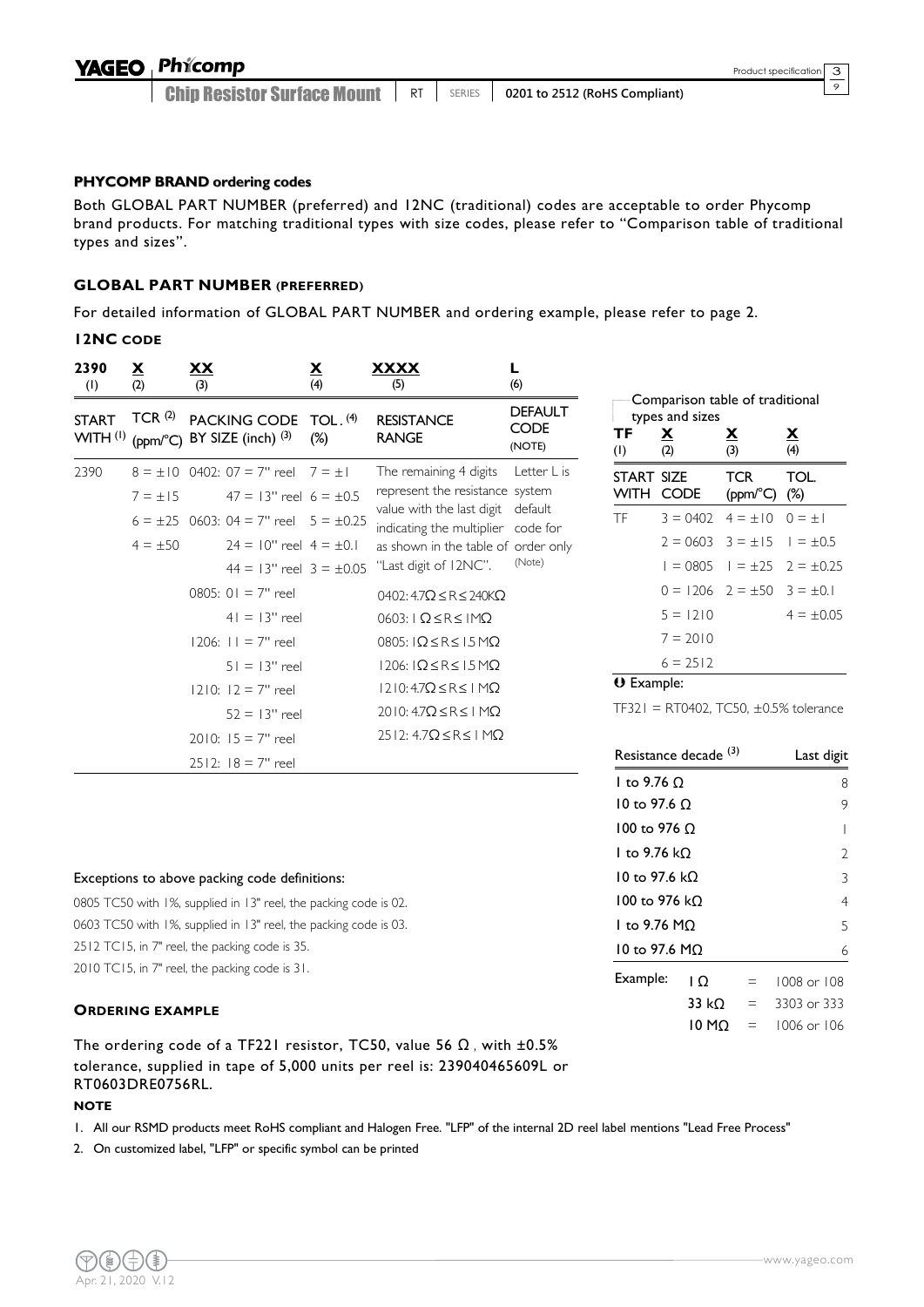| <b>YAGEO Phicomp</b>               |           |               |                                           | Product specification 4 |  |
|------------------------------------|-----------|---------------|-------------------------------------------|-------------------------|--|
| <b>Chip Resistor Surface Mount</b> | <b>RT</b> | <b>SERIES</b> | $\parallel$ 0201 to 2512 (RoHS Compliant) |                         |  |

# MARKING

RT0201 / RT0402 / RESISTANCE VALUE IS NOT IN E-24 / E96 SERIES



For further marking information, please see special data sheet "Chip resistors marking".

#### CONSTRUCTION

The resistors are constructed out of a high-grade ceramic body. Internal metal electrodes are added at each end and connected by a resistive layer. The resistive layer is adjusted to give the approximate required resistance and laser cutting of this resistive layer that achieves tolerance trims the value. The resistive layer is covered with a protective coat and printed with the resistance value. Finally, the two external terminations (matte tin) are added. See fig. 5.

### DIMENSION

| <b>TYPE</b> | L (mm) W (mm) $H (mm)$ $I_1 (mm)$ $I_2 (mm)$                                    |  |  |
|-------------|---------------------------------------------------------------------------------|--|--|
| RT0201      | $0.60 \pm 0.03$ $0.30 \pm 0.03$ $0.23 \pm 0.03$ $0.10 \pm 0.05$ $0.15 \pm 0.05$ |  |  |
| RT0402      | $1.00 \pm 0.10$ 0.50 $\pm 0.05$ 0.30 $\pm 0.05$ 0.20 $\pm 0.10$ 0.25 $\pm 0.10$ |  |  |
| RT0603      | $1.60 \pm 0.10$ 0.80 $\pm 0.10$ 0.45 $\pm 0.10$ 0.25 $\pm 0.15$ 0.25 $\pm 0.15$ |  |  |
| RT0805      | $2.00 \pm 0.10$ 1.25 $\pm 0.10$ 0.50 $\pm 0.10$ 0.35 $\pm 0.20$ 0.35 $\pm 0.20$ |  |  |
| RT1206      | $3.10 \pm 0.10$ $1.60 \pm 0.10$ $0.55 \pm 0.10$ $0.45 \pm 0.20$ $0.40 \pm 0.20$ |  |  |
| RT1210      | $3.10 \pm 0.10$ $2.60 \pm 0.15$ $0.55 \pm 0.10$ $0.50 \pm 0.20$ $0.50 \pm 0.20$ |  |  |
| RT2010      | $5.00 \pm 0.10$ $2.50 \pm 0.15$ $0.55 \pm 0.10$ $0.60 \pm 0.20$ $0.50 \pm 0.20$ |  |  |
| RT2512      | $6.35 \pm 0.10$ 3.20 $\pm 0.15$ 0.55 $\pm 0.10$ 0.60 $\pm 0.20$ 0.50 $\pm 0.20$ |  |  |
|             |                                                                                 |  |  |

#### **OUTLINES**

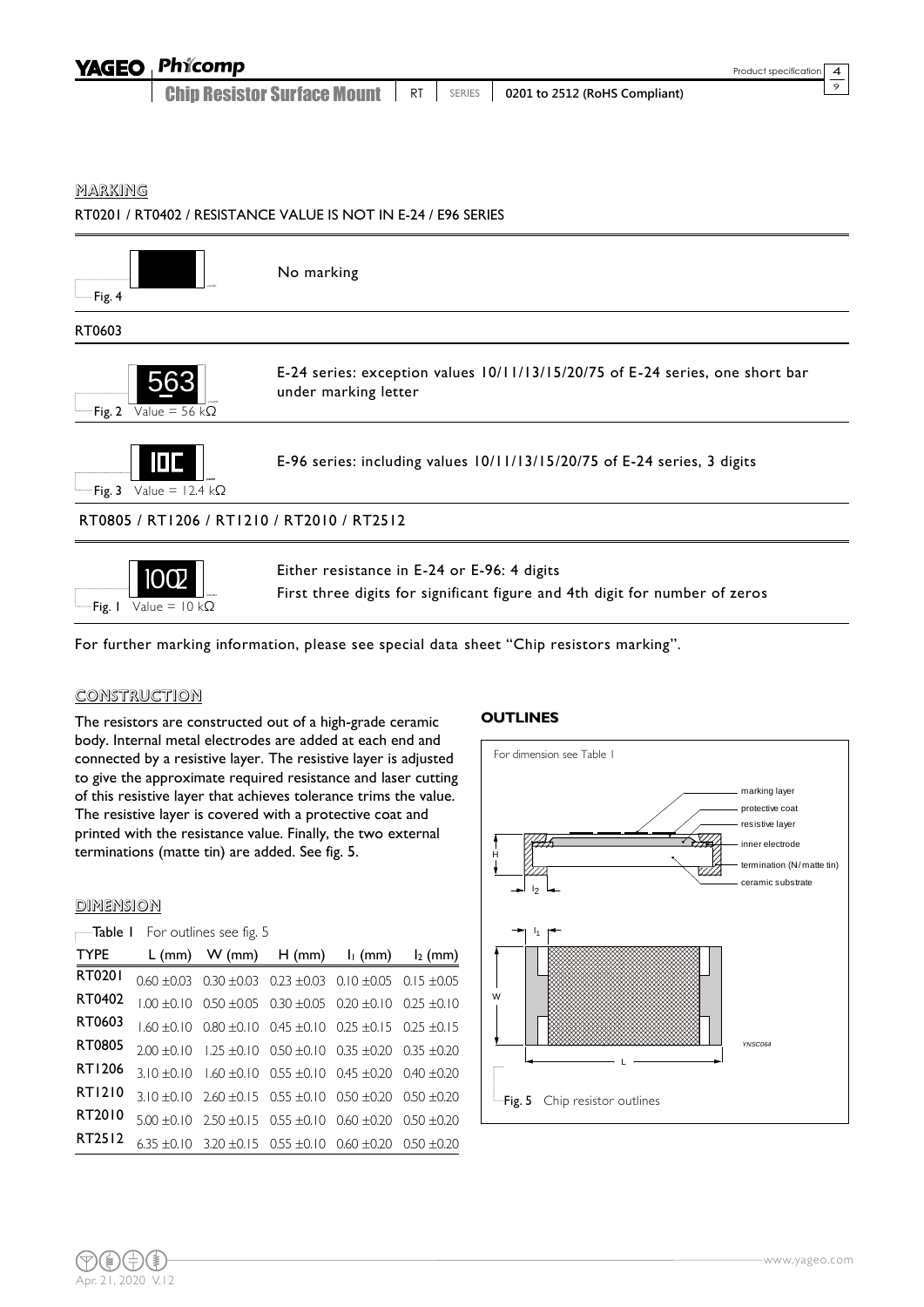# YAGEO Phicomp

Chip Resistor Surface Mount | RT | SERIES | 0201 to 2512 (RoHS Compliant)

# ELECTRICAL CHARACTERISTICS

 $\overline{\phantom{a}}$ Table 2

| <b>TYPE</b> | Operating<br>Temperature | Power<br>Rating | Max.<br>Work | Max. | Dielectric<br>Overload Withstand | T.C.R.<br>(ppm/°C) |                            |                               |                          |                            |                                                             |                                            | Resistance Range (E-24/E-96 series)(2) & Tolerance |
|-------------|--------------------------|-----------------|--------------|------|----------------------------------|--------------------|----------------------------|-------------------------------|--------------------------|----------------------------|-------------------------------------------------------------|--------------------------------------------|----------------------------------------------------|
|             | Range                    |                 | Vol. (1)     | Vol. | Vol.                             |                    | ±0.01%                     | ±0.02%                        | ±0.05%                   | ±0.1%                      | ±0.25%                                                      | $\pm 0.5\%$                                | ±1.0%                                              |
|             |                          |                 |              |      |                                  | ±50                | $\overline{\phantom{a}}$   | $\overline{\phantom{a}}$      | ---                      | $22 - 75K$                 | $22 - 75K$                                                  | $22 - 75K$                                 | $22 - 75K$                                         |
|             | $-55^{\circ}$ C          |                 |              |      |                                  | ±25                | $-\cdots$                  | $\overline{\phantom{a}}$      | ---                      | $22 - 75K$                 | $22 - 75K$                                                  | $22 - 75K$                                 | $22 - 75K$                                         |
| RT0201      | to                       | I/20W 25V       |              | 50V  | 50V                              | ±15                | $\overline{a}$             | $\overline{a}$                | $---$                    | $22 - 5K$                  | $22 - 5K$                                                   | $\overline{\phantom{a}}$                   | $---$                                              |
|             | $+125^{\circ}$ C         |                 |              |      |                                  |                    | $\overline{a}$             | $\overline{a}$                | ---                      | $22 - 5K$                  | $22 - 5K$                                                   | ---                                        | ---                                                |
|             |                          |                 |              |      |                                  | ±10                |                            |                               |                          |                            |                                                             |                                            |                                                    |
|             |                          |                 |              |      |                                  | $\pm 5$            | $---$                      | $\qquad \qquad - -$           | $\qquad \qquad -$        | $\overline{\phantom{a}}$   | $\overline{a}$                                              | ---                                        | ---                                                |
|             |                          |                 |              |      |                                  | ±50<br>±25         | $50.1 - 12K$               | $50.1 - 12K$                  | $20 - 12K$               |                            | 4.7~240K 4.7~240K 4.7~240K 4.7~240K                         | 4.7~240K 4.7~240K 4.7~240K                 |                                                    |
| RT0402      |                          | I/I6W 50V       |              | 100V | 75V                              | ±15                | $50.1 - 12K$<br>$20 - 12K$ | $50.1 - 12K$<br>$20 - 12K$    | $20 - 12K$<br>$20 - 12K$ | $4.7 - 240K$<br>20~200K    | $20 - 200K$                                                 | $\overline{\phantom{a}}$                   | ---                                                |
|             |                          |                 |              |      |                                  | ±10                | $20 - 12K$                 | $20 - 12K$                    | $20 - 12K$               | 20~200K                    | $20 - 200K$                                                 | $\overline{\phantom{a}}$                   | ---                                                |
|             |                          |                 |              |      |                                  | ±5                 | $20 - 10K$                 | $20 - 10K$                    | $20 - 10K$               | $20 - 10K$                 | $20 - 10K$                                                  | $\overline{\phantom{a}}$                   | $\cdots$                                           |
|             |                          |                 |              |      |                                  | ±50                | $50.1 - 30K$               | $50.1 - 30K$                  | $4.7 - 100K$             | $ - M $                    | $ - M $                                                     | 1~1M                                       | 1~1M                                               |
|             |                          |                 |              |      |                                  | ±25                | $50.1 - 30K$               | $50.1 - 30K$                  | $4.7 - 100K$             | $ - M $                    | $ - M $                                                     | 1~1M                                       | $ - M $                                            |
| RT0603      |                          | 1/10W 75V       |              | 150V | 100V                             | ±15                | $50.1 - 100K$              | $50.1 - 100K$                 | $4.7 - 100K$             |                            | 4.7~680K 4.7~680K                                           | $\overline{\phantom{a}}$                   | $\overline{\phantom{a}}$                           |
|             | $-55^{\circ}$ C          |                 |              |      |                                  | ±10                | $50.1 - 100K$              | $50.1 - 100K$                 | $4.7 - 100K$             |                            | 4.7~680K 4.7~680K                                           | $\overline{\phantom{a}}$                   | $\overline{\phantom{a}}$                           |
|             | to                       |                 |              |      |                                  | $\pm 5$            | $20 - 30K$                 | $20 - 30K$                    | $20 - 30K$               | $20 - 30K$                 | $20 - 30K$                                                  | ---                                        | $---$                                              |
|             | $+155^{\circ}$ C         |                 |              |      |                                  | ±50                | $50.1 - 30K$               | $50.1 - 30K$                  | $4.7 - 200K$             | $1 - 1.5M$                 | $ -1.5M$                                                    | $ -1.5M$                                   | $ -1.5M$                                           |
|             |                          |                 |              |      |                                  | ±25                | $50.1 - 30K$               | $50.1 - 30K$                  | $4.7 - 200K$             | $1 - 1.5M$                 | $ -1.5M$                                                    | $1 - 1.5M$                                 | $1 - 1.5M$                                         |
| RT0805      |                          | 1/8W            | 150V         | 300V | 200V                             | ±15                | $50.1 - 200K$              | $50.1 - 200K$                 | $4.7 - 200K$             | $4.7~\times$   M           | $4.7 \sim 1$ M                                              | $\overline{\phantom{a}}$                   | $---$                                              |
|             |                          |                 |              |      |                                  | ±10<br>±5          | $50.1 - 200K$<br>20~50K    | $50.1 - 200K$<br>20~50K       | $4.7 - 200K$<br>20~50K   | $4.7~\times$   M<br>20~50K | $4.7 \sim 1$ M<br>20~50K                                    | $\overline{a}$<br>$\overline{\phantom{a}}$ | ---<br>$---$                                       |
|             |                          |                 |              |      |                                  | ±50                | $50.1 - 30K$               | $50.1 - 30K$                  | 5.6~500K                 | $1 - 1.5M$                 | $ -1.5M$                                                    | $ -1.5M$                                   | $1 - 1.5M$                                         |
|             |                          |                 |              |      |                                  | ±25                | $50.1 - 30K$               | $50.1 - 30K$                  | $5.6 - 500K$             | $1 - 1.5M$                 | $ -1.5M$                                                    | $ -1.5M$                                   | $1 - 1.5M$                                         |
| RT1206      |                          | 1/4W            | 200V         | 400V | 300V                             | ±15                | 50.1 $\sim$ 500K           | $50.1 - 500K$                 | $5.6 - 500K$             | $5.6 - 1.5M$               | $5.6 - 1.5M$                                                | $\cdots$                                   | $---$                                              |
|             |                          |                 |              |      |                                  | ±10                | 50.1 $-500K$               | $50.1 - 500K$                 | $5.6 - 500K$             | $5.6 - 1.5M$               | $5.6 - 1.5M$                                                | $\overline{\phantom{a}}$                   | $\overline{\phantom{a}}$                           |
|             |                          |                 |              |      |                                  | ±5                 | $20 - 100K$                | $20 - 100K$                   | $20 - 100K$              | $20 - 100K$                | $20 - 100K$                                                 | $\overline{\phantom{a}}$                   | ---                                                |
|             |                          |                 |              |      |                                  | ±50                | ---                        | $---$                         | $4.7 \sim 1$ M           | $4.7~\times$   M           | $4.7 \sim 1$ M                                              | $4.7 \sim 1M$                              | $4.7 \sim 1$ M                                     |
|             |                          |                 |              |      |                                  | ±25                | $---$                      | $---$                         | $4.7 \sim 1$ M           | $4.7 \sim 1$ M             | $4.7 \sim 1$ M                                              | $4.7 \sim 1$ M                             | $4.7 - 1M$                                         |
| RT1210      |                          | 1/4W            | 200V         | 400V | 400V                             | ±15                | $---$                      | $---$                         | $100 - 100K$             |                            | 4.7~100K 4.7~100K                                           | $\overline{\phantom{a}}$                   | $\overline{\phantom{a}}$                           |
|             |                          |                 |              |      |                                  | ±10                | $---$                      | $\overline{\phantom{a}}$      | $100 - 100K$             |                            | 4.7~100K 4.7~100K                                           | $---$                                      | ---                                                |
|             |                          |                 |              |      |                                  | ±5                 | $---$                      | $\qquad \qquad - -$           | $\hspace{0.02in} \ldots$ | $\overline{\phantom{a}}$   | $\overline{\phantom{a}}$                                    | $\overline{\phantom{a}}$                   | $\cdots$                                           |
|             |                          |                 |              |      |                                  | ±50                | $---$                      | $---$                         | $4.7 \sim 1$ M           | $4.7 \sim 1$ M             | $4.7 \sim 1$ M                                              | $4.7 \sim 1$ M                             | $4.7 \sim 1$ M                                     |
|             |                          |                 |              |      |                                  | $\pm 25$           | ---                        | $\overline{a}$                | $4.7 \sim 1$ M           | $4.7 - 1M$                 | $4.7 \sim 1$ M                                              | $4.7 \sim 1$ M                             | $4.7 \sim 1$ M                                     |
| RT2010      | $-55^{\circ}$ C          | 1/2W 200V       |              | 400V | 400V                             | ±15                | ---                        | $---$                         | $100 - 100K$             | 4.7~100K 4.7~100K          |                                                             | $\qquad \qquad - \qquad$                   | ---                                                |
|             | to                       |                 |              |      |                                  | ±10                | ---                        | ---                           | $100 - 100K$             |                            | $4.7 \sim 100K$ $4.7 \sim 100K$                             | $---$                                      | ---                                                |
|             | $+125^{\circ}$ C         |                 |              |      |                                  | ±5                 | ---                        | $---$                         | $\hspace{0.05cm} \ldots$ | $\cdots$                   | ---                                                         | ---                                        | ---                                                |
|             |                          |                 |              |      |                                  | ±50                | ---                        |                               | $4.7 \sim 1$ M           | $4.7 \sim 1$ M             | $4.7 \sim 1$ M                                              | $4.7 \sim 1$ M                             | $4.7 - 1M$                                         |
|             |                          |                 |              |      |                                  | ±25                | ---                        | $\qquad \qquad - -$           | $4.7 \sim 1$ M           | $4.7 \sim 1$ M             | $4.7 \sim 1$ M                                              | $4.7 \sim 1$ M                             | $4.7 \sim 1$ M                                     |
|             |                          | 3/4W 200V       |              | 400V | 400V                             | ±15                | ---                        | $\hspace{1.5cm} \textbf{---}$ | $100 - 100K$             |                            | $4.7 \sim 100K$ $4.7 \sim 100K$                             | $\cdots$                                   | $-\cdots$                                          |
| RT2512      |                          |                 |              |      |                                  | ±10                | $---$                      | $---$                         | $100 - 100K$             |                            | $4.7 \sim 100K$ $4.7 \sim 100K$                             | $\overline{\phantom{a}}$                   | ---                                                |
|             |                          |                 |              |      |                                  | $\pm 5$            | ---                        |                               | $\hspace{0.05cm} \cdots$ | $\overline{\phantom{a}}$   |                                                             | ---                                        |                                                    |
|             |                          |                 |              |      |                                  | ±50                | ---                        | $\qquad \qquad - \qquad$      | $10\Omega$ ~ $1$ M       |                            | $10\Omega~1$ M $10\Omega~1$ M $10\Omega~1$ M $10\Omega~1$ M |                                            |                                                    |
|             |                          | IW              | 200V         | 400V | 400V                             | ±25                | ---                        | ---                           | $10\Omega$ ~ $1$ M       |                            | $10\Omega~1$ M $10\Omega~1$ M $10\Omega~1$ M $10\Omega~1$ M |                                            |                                                    |

#### **NOTE**

1. The maximum working voltage that may be continuously applied to the resistor element, see "IEC publication 60115-8"

2. Value of E-192 series is on request

 $rac{5}{9}$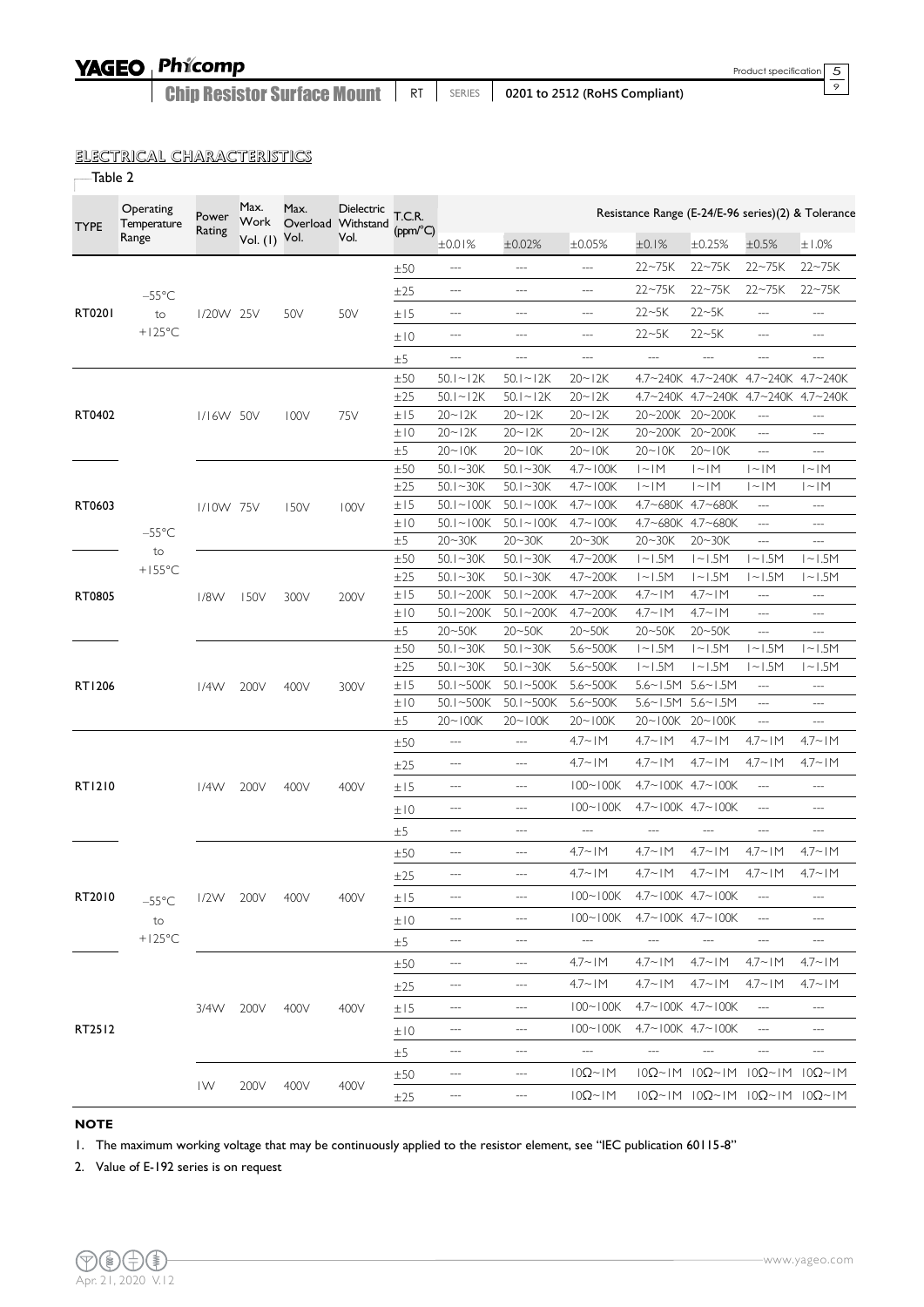#### Phicomp **YAGEO**

Chip Resistor Surface Mount **RT** SERIES **0201 to 2512 (RoHS Compliant)**  。

# FOOTPRINT AND SOLDERING PROFILES

For recommended footprint and soldering profiles, please see the special data sheet "Chip resistors mounting".

# PACKING STYLE AND PACKAGING QUANTITY

| $\blacksquare$ Table 3 Packing style and packaging quantity |                          |        |        |        |        |        |        |        |        |
|-------------------------------------------------------------|--------------------------|--------|--------|--------|--------|--------|--------|--------|--------|
| <b>PACKING STYLE</b>                                        | REEL<br><b>DIMENSION</b> | RT0201 | RT0402 | RT0603 | RT0805 | RT1206 | RT1210 | RT2010 | RT2512 |
| Paper/PE taping reel (R)                                    | 7" (178 mm)              | 10.000 | 10,000 | 5.000  | 5.000  | 5.000  | 5.000  |        |        |
|                                                             | 10" (254 mm)             | 20,000 | 20,000 | 10.000 | 10.000 | 10.000 | 10,000 | ---    | $---$  |
|                                                             | 13" (330 mm)             | 50,000 | 50,000 | 20,000 | 20,000 | 20,000 | 20,000 |        |        |
| Embossed taping reel (K)                                    | 7" (178 mm)              | $---$  | ---    | ---    |        |        | $---$  | 4.000  | 4,000  |

#### **NOTE**

1. For Paper/Embossed tape and reel specification/dimensions, please see the special data sheet "Chip resistors packing"

#### FUNCTIONAL DESCRIPTION

## **POWER RATING**

Each type rated power at 70°C: RT0201=1/20W, RT0402=1/16W, RT0603=1/10W, RT0805=1/8W, RT1206=1/4W, RT1210=1/4W, RT2010=1/2W, RT2512=3/4W, 1W

#### **RATED VOLTAGE**

The DC or AC (rms) continuous working voltage corresponding to the rated power is determined by the following formula:

 $V = \sqrt{(P \times R)}$ 

or max. working voltage whichever is less

Where

V=Continuous rated DC or AC (rms) working voltage (V)

# P=Rated power (W)

R=Resistance value (Ω)

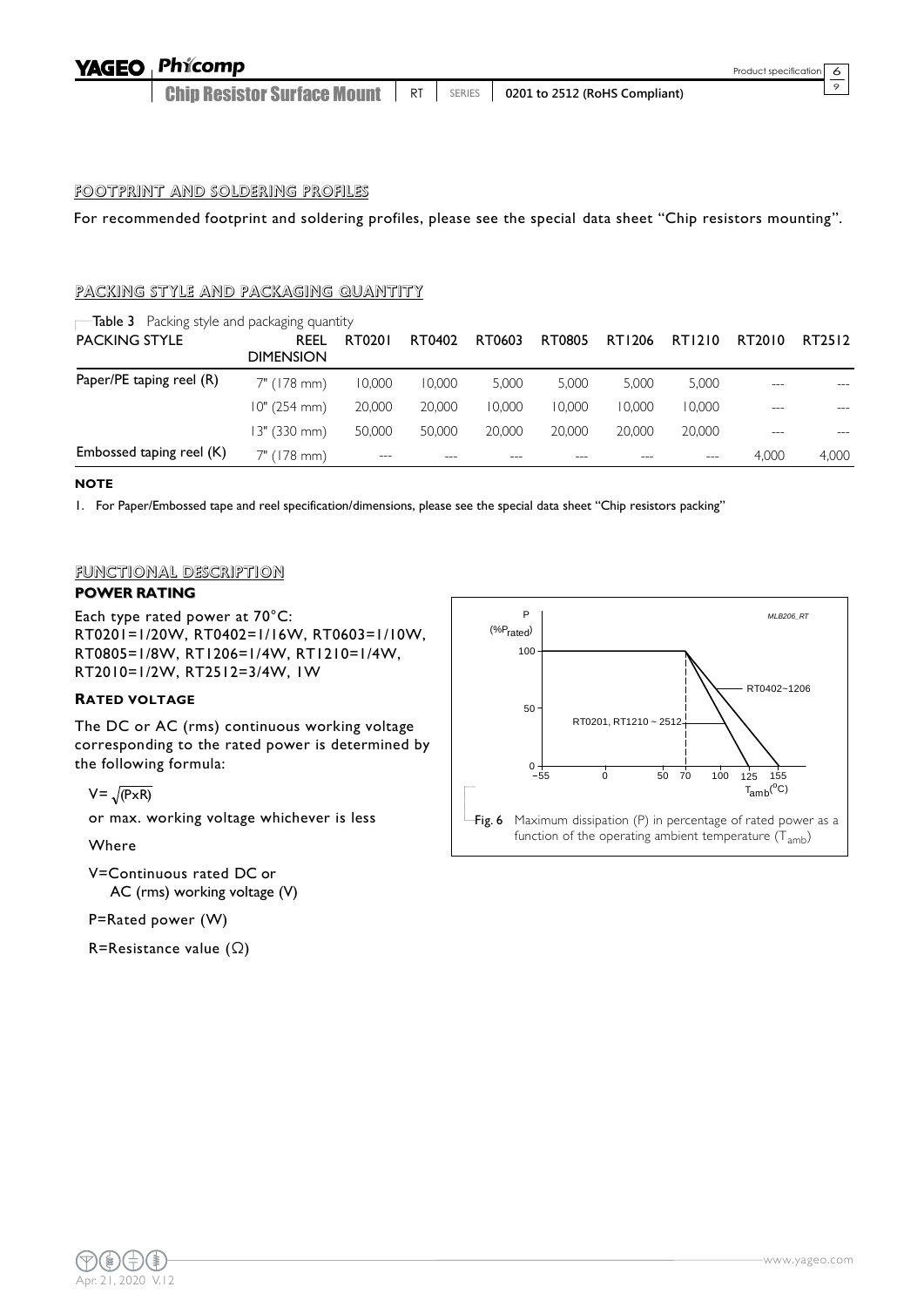| <b>YAGEO</b> Phicomp                                                      |  |  |
|---------------------------------------------------------------------------|--|--|
| Chip Resistor Surface Mount   RT   SERIES   0201 to 2512 (RoHS Compliant) |  |  |

 $\frac{7}{9}$ 

# TESTS AND REQUIREMENTS

Table 4 Test condition, procedure and requirements

| <b>TEST</b>                            | <b>TEST METHOD</b><br><b>PROCEDURE</b>        |                                                                                                                                                             | <b>REQUIREMENTS</b>                                        |  |  |
|----------------------------------------|-----------------------------------------------|-------------------------------------------------------------------------------------------------------------------------------------------------------------|------------------------------------------------------------|--|--|
| Temperature<br>Coefficient of          | MIL-STD-202 Method 304                        | At +25/-55 °C and +25/+125 °C                                                                                                                               | Refer to table 2                                           |  |  |
| Resistance<br>(T.C.R.)                 |                                               | Formula:                                                                                                                                                    |                                                            |  |  |
|                                        |                                               | T.C.R= $\frac{R_2 - R_1}{R_1(t_2 - t_1)} \times 10^6$ (ppm/°C)                                                                                              |                                                            |  |  |
|                                        |                                               | Where<br>$t_1 = +25$ °C or specified room temperature                                                                                                       |                                                            |  |  |
|                                        |                                               | $t_2 = -55$ °C or +125 °C test temperature                                                                                                                  |                                                            |  |  |
|                                        |                                               | $R_1$ =resistance at reference temperature in ohms                                                                                                          |                                                            |  |  |
|                                        |                                               | $R_2$ =resistance at test temperature in ohms                                                                                                               |                                                            |  |  |
| Life/Endurance                         | IEC 60115-1 4.25.1<br>MIL-STD-202 Method 108A | At 70±5 °C for 1,000 hours, RCWV applied for<br>1.5 hours on, 0.5 hour off, still air required                                                              | $\pm (0.5\% + 0.05 \Omega)$                                |  |  |
| <b>High</b><br>Temperature<br>Exposure | IEC 60068-2-2                                 | 1000 hours at maximum operating temperature<br>depending on specification, unpowered                                                                        | $\pm (0.5\% + 0.05 \Omega)$                                |  |  |
| Moisture<br>Resistance                 | MIL-STD-202 Method 106G                       | Each temperature / humidity cycle is defined at 8<br>hours, 3 cycles / 24 hours for 10d. with 25 °C /<br>65 °C 95% R.H, without steps 7a & 7b,<br>unpowered | $\pm (0.5\% + 0.05 \Omega)$                                |  |  |
|                                        |                                               | Parts mounted on test-boards, without<br>condensation on parts                                                                                              |                                                            |  |  |
|                                        |                                               | Measurement at 24±2 hours after<br>test conclusion                                                                                                          |                                                            |  |  |
| Thermal Shock                          | MIL-STD-202 Method 107G                       | $-55/+125 °C$<br>Number of cycles required is 300.                                                                                                          | $\pm$ (0.5%+0.05 Ω) for 10 KΩ to<br>$10 \, \text{M}\Omega$ |  |  |
|                                        |                                               | Devices mounted                                                                                                                                             | $\pm (0.5\% + 0.05 \Omega)$ for others                     |  |  |
|                                        |                                               | Maximum transfer time is 20 seconds.<br>Dwell time is 15 minutes. Air - Air                                                                                 |                                                            |  |  |
| Humidity                               | IEC 60115-14.24.2                             | Steady state for 1000 hours at 40 °C / 95% R.H.                                                                                                             | $\pm (0.5\% + 0.05 \Omega)$                                |  |  |
| (steady state)                         |                                               | RCWV applied for 1.5 hours on and<br>0.5 hour off                                                                                                           |                                                            |  |  |
|                                        |                                               |                                                                                                                                                             |                                                            |  |  |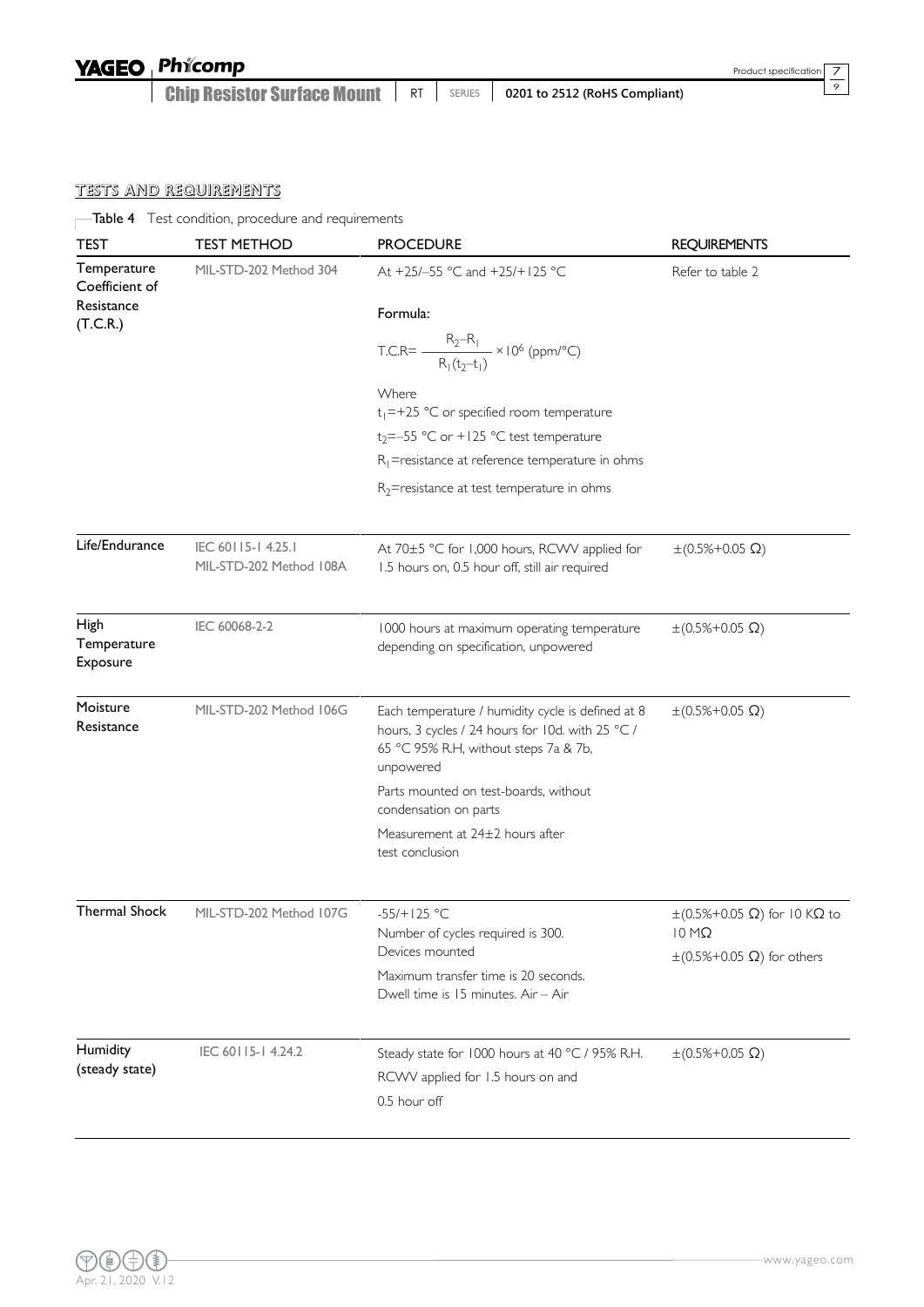# YAGEO Phicomp

| <b>Chip Resistor Surface Mount</b>   RT |  |  | $\vert$ SERIES $\vert$ 0201 to 2512 (RoHS Compliant) |
|-----------------------------------------|--|--|------------------------------------------------------|
|-----------------------------------------|--|--|------------------------------------------------------|

| TEST                            | <b>TEST METHOD</b> | <b>PROCEDURE</b>                                                                     | <b>REQUIREMENTS</b>          |  |  |
|---------------------------------|--------------------|--------------------------------------------------------------------------------------|------------------------------|--|--|
| Short Time Overload             | IEC60115-14.13     | 2.5 times of rated voltage or maximum                                                | $\pm (0.5\% + 0.05 \Omega)$  |  |  |
|                                 |                    | overload voltage whichever is less for 5 sec at                                      | No visible damage            |  |  |
|                                 |                    | room temperature                                                                     |                              |  |  |
| Board Flex/                     | IEC 60115-14.33    | Chips mounted on a 90mm glass epoxy resin                                            | $\pm (0.25\% + 0.05 \Omega)$ |  |  |
| Bending                         |                    | PCB (FR4)                                                                            | No visible damage            |  |  |
|                                 |                    | Bending: see table 6 for each size                                                   |                              |  |  |
|                                 |                    | Bending time: 60±5 seconds                                                           |                              |  |  |
| <b>Insulation Resistance</b>    | IEC 60115-14.6     | Rated continuous overload voltage (RCOV)<br>for I minute                             | ≥ $10$ GΩ                    |  |  |
|                                 |                    | Details see below table 5                                                            |                              |  |  |
| Dielectric Withstand<br>Voltage | IEC 60115-14.7     | Maximum voltage (V <sub>rms</sub> ) applied for I minute                             | No breakdown or flashover    |  |  |
| Solderability                   | J-STD-002 test B   | Electrical Test not required                                                         | Well tinned (≥95%            |  |  |
| - Wetting                       |                    | Magnification 50X                                                                    | covered)                     |  |  |
|                                 |                    | SMD conditions:                                                                      | No visible damage            |  |  |
|                                 |                    | Ist step: method B, aging 4 hours at 155°C<br>dry heat                               |                              |  |  |
|                                 |                    | 2 <sup>nd</sup> step: leadfree solder bath at 245±3°C<br>Dipping time: 3±0.5 seconds |                              |  |  |
| - Leaching                      | J-STD-002 test D   | Leadfree solder, 260 °C, 30 seconds<br>immersion time                                | No visible damage            |  |  |
| - Resistance to                 | IEC 60115-14.18    | Condition B, no pre-heat of samples.                                                 | $\pm (0.5\% + 0.05 \Omega)$  |  |  |
| Soldering Heat                  |                    | Leadfree solder, 260 °C, 10 seconds                                                  | No visible damage            |  |  |
|                                 |                    | immersion time<br>Procedure 2 for SMD: devices fluxed and                            |                              |  |  |
|                                 |                    | cleaned with isopropanol                                                             |                              |  |  |
|                                 |                    |                                                                                      |                              |  |  |

**Table 5** Criteria of rated continued working voltage and overload voltage

| <b>TYPE</b>                                                     |        | RT0201 | RT0402 | RT0603 | RT0805 | RT1206 | RT1210 | RT2010 | RT2512 |
|-----------------------------------------------------------------|--------|--------|--------|--------|--------|--------|--------|--------|--------|
| Voltage (DC/unit: V); (AC/ unit: V <sub>rms</sub> )             |        | 50     | 100    | 100    | 300    | 500    | 500    | 500    | 500    |
| $\overline{\phantom{a}}$ Table 6 Bending for sizes 0201 to 2512 |        |        |        |        |        |        |        |        |        |
| <b>TYPE</b>                                                     | RT0201 | RT0402 | RT0603 | RT0805 | RT1206 |        | RT1210 | RT2010 | RT2512 |
| Specification (mm)                                              |        |        |        |        |        |        |        |        |        |

Product specification

 $\frac{8}{9}$